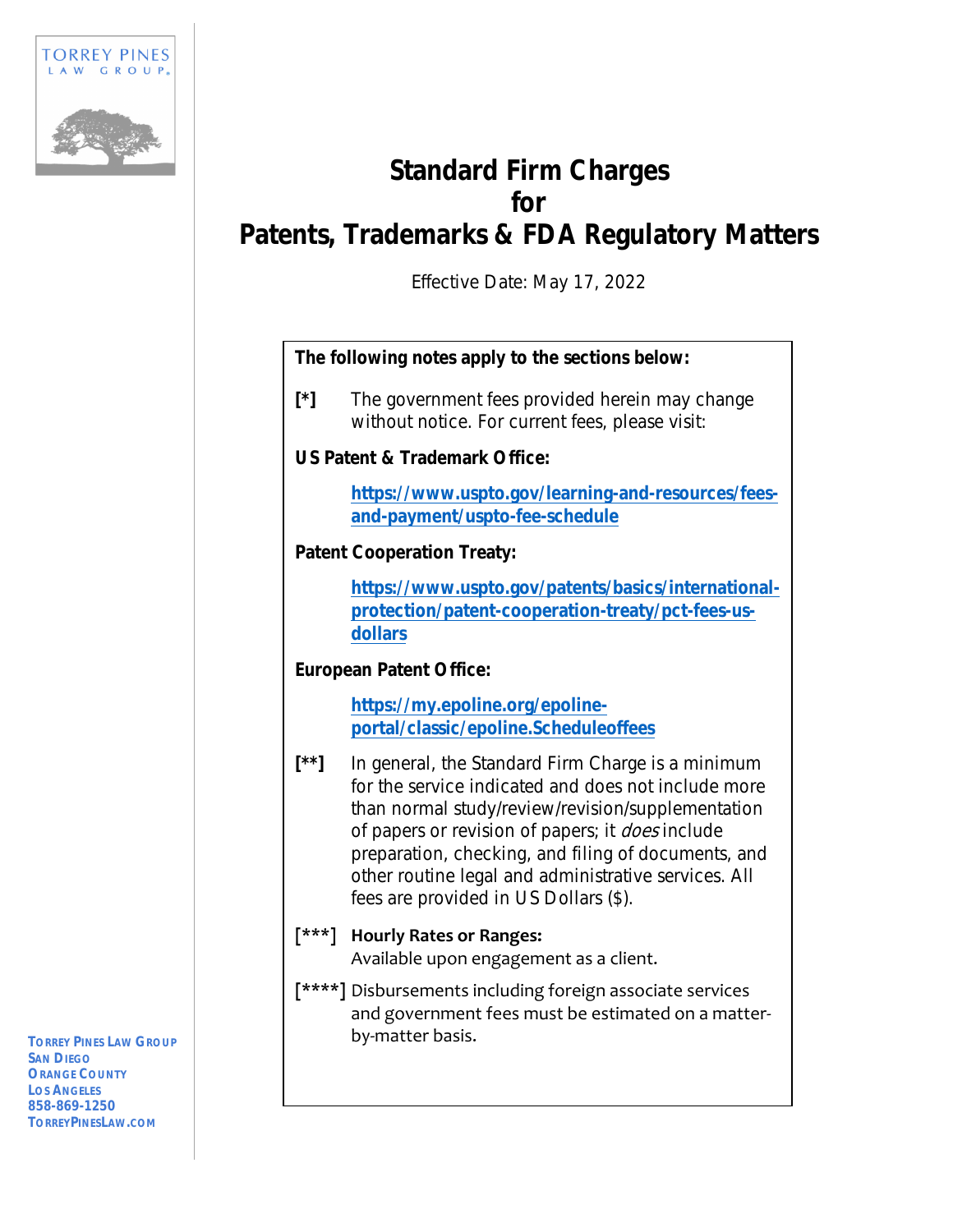

| <b>US PATENTS</b>                                                                                             | <b>Government Fees (Small</b><br><b>Entity - Double for Large</b><br>Entity) $*$ | <b>Standard Firm Charge**</b>                                                                                                                                                                                                                                                                                                                                                                                                                                             |
|---------------------------------------------------------------------------------------------------------------|----------------------------------------------------------------------------------|---------------------------------------------------------------------------------------------------------------------------------------------------------------------------------------------------------------------------------------------------------------------------------------------------------------------------------------------------------------------------------------------------------------------------------------------------------------------------|
| <b>Provisional Patent</b><br><b>Application preparation</b><br>and submission:                                | Basic filing fee: \$150                                                          | Hourly***                                                                                                                                                                                                                                                                                                                                                                                                                                                                 |
|                                                                                                               |                                                                                  | For example:                                                                                                                                                                                                                                                                                                                                                                                                                                                              |
|                                                                                                               |                                                                                  | Simple medical device -<br>\$5,000 to \$8,000<br>Drug formulation or<br>$\bullet$<br>Medicinal Chemistry --<br>\$8,000 to \$10,000<br>Medical diagnostic --<br>\$10,000 to \$15,000<br>Small molecule<br>pharmaceutical --<br>\$10,000 to \$15,000<br>Biotechnology or<br>$\bullet$<br>therapeutic biologic -<br>\$12,000 to \$20,000<br>Software as a Medical<br>Device -- \$15,000 to<br>\$20,000<br>Artificial intelligence<br>٠<br>system $-$ \$15,000 to<br>\$25,000 |
| <b>Non-Provisional Patent</b><br><b>Application (US Non-</b><br><b>Provisional or PCT)</b><br>preparation and |                                                                                  | \$1,000 (assuming minimal<br>changes to previously<br>prepared application;<br>significant amendments                                                                                                                                                                                                                                                                                                                                                                     |
| submission:                                                                                                   |                                                                                  | hourly***)                                                                                                                                                                                                                                                                                                                                                                                                                                                                |
|                                                                                                               | Basic filing fee: \$150                                                          |                                                                                                                                                                                                                                                                                                                                                                                                                                                                           |
|                                                                                                               | Search Fee: \$330                                                                |                                                                                                                                                                                                                                                                                                                                                                                                                                                                           |
|                                                                                                               | Examination Fee: \$380                                                           |                                                                                                                                                                                                                                                                                                                                                                                                                                                                           |
| <b>Preliminary Amendment</b><br>preparation and submission                                                    |                                                                                  | \$500                                                                                                                                                                                                                                                                                                                                                                                                                                                                     |
| <b>Application Data Sheet</b><br>(ADS) preparation and<br>submission                                          |                                                                                  | \$150                                                                                                                                                                                                                                                                                                                                                                                                                                                                     |
| <b>Additional Claims fees:</b>                                                                                |                                                                                  |                                                                                                                                                                                                                                                                                                                                                                                                                                                                           |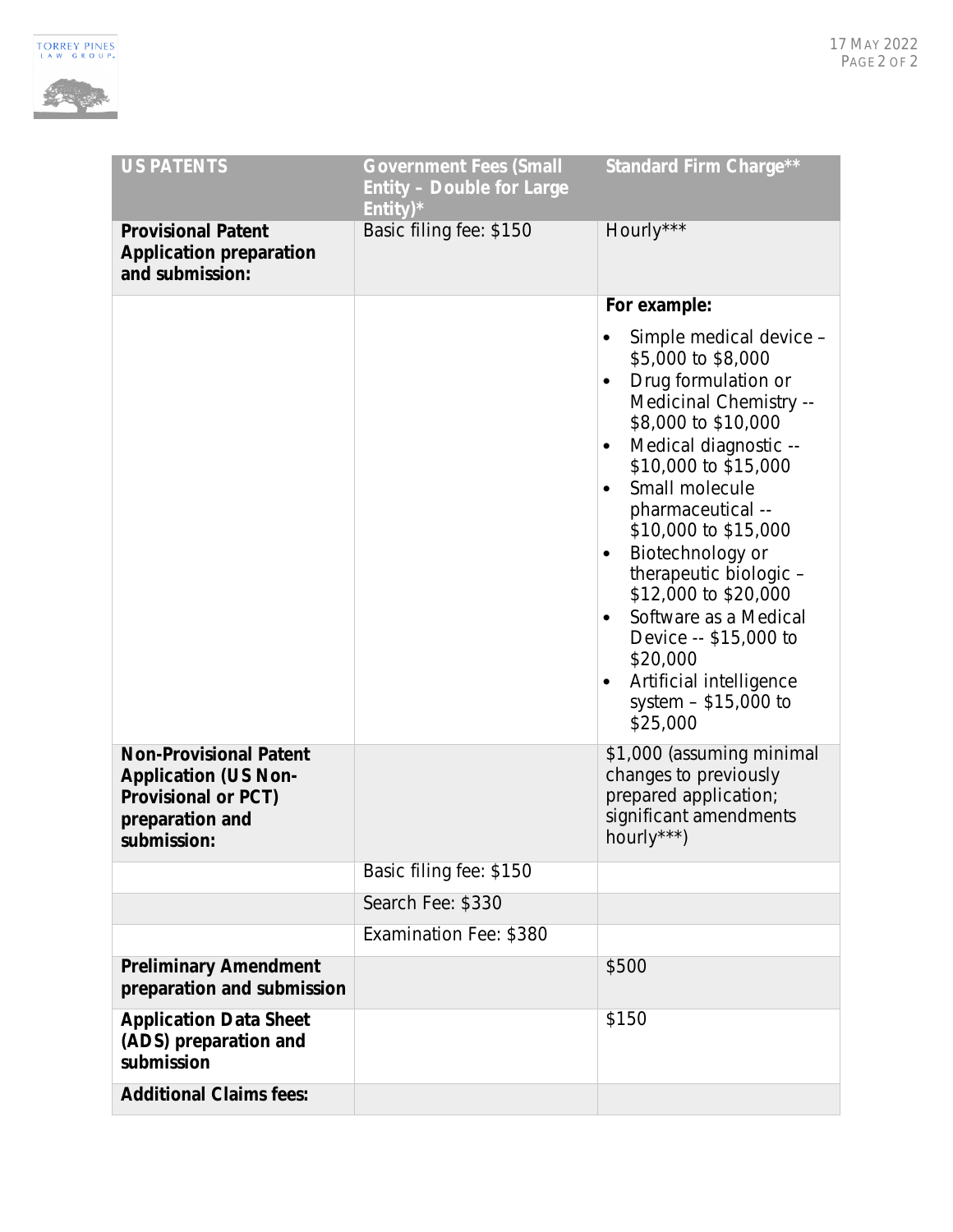

| <b>US PATENTS</b>                                                              | <b>Government Fees (Small</b><br><b>Entity - Double for Large</b><br>Entity) $*$ | <b>Standard Firm Charge**</b>                               |
|--------------------------------------------------------------------------------|----------------------------------------------------------------------------------|-------------------------------------------------------------|
|                                                                                | Independent claims in<br>excess of three (3): \$230<br>per claim                 |                                                             |
|                                                                                | Claims in excess of twenty<br>(20): \$50 per claim                               |                                                             |
|                                                                                | Multiple dependent claims:<br>\$410 per claim                                    |                                                             |
| <b>Declaration/Power of</b><br>Attorney preparation and<br>submission          |                                                                                  | \$150                                                       |
| <b>Assignment preparation</b><br>and recordation                               | \$35                                                                             | \$250                                                       |
| <b>Notice of Missing Parts</b><br>response (including late<br>filing)          | \$80                                                                             | \$300                                                       |
| <b>Priority document</b><br>submission                                         |                                                                                  | \$400                                                       |
| <b>Request for corrected filing</b><br>receipt                                 |                                                                                  | \$400                                                       |
| <b>Formal drawings</b><br>preparation and submission                           |                                                                                  | \$100/sheet                                                 |
| <b>Information Disclosure</b><br>Statement (IDS)<br>preparation and submission | \$120                                                                            | \$300 per each ten (10)<br>references provided by<br>client |
| <b>Sequence Listing</b><br>preparation and submission                          |                                                                                  | \$500 per each ten (10)<br>sequences provided by<br>client  |
| <b>Application Appendix</b><br>preparation and submission                      |                                                                                  | \$500 per each ten (10)<br>pages provided by client         |
| <b>Restriction requirement</b>                                                 |                                                                                  | For example:                                                |
| reporting:                                                                     |                                                                                  | Without comment: \$50<br>With comment: \$300<br>$\bullet$   |
| <b>Restriction requirement</b>                                                 |                                                                                  | For example:                                                |
| response:                                                                      |                                                                                  | Response without<br>$\bullet$<br>traverse: \$250            |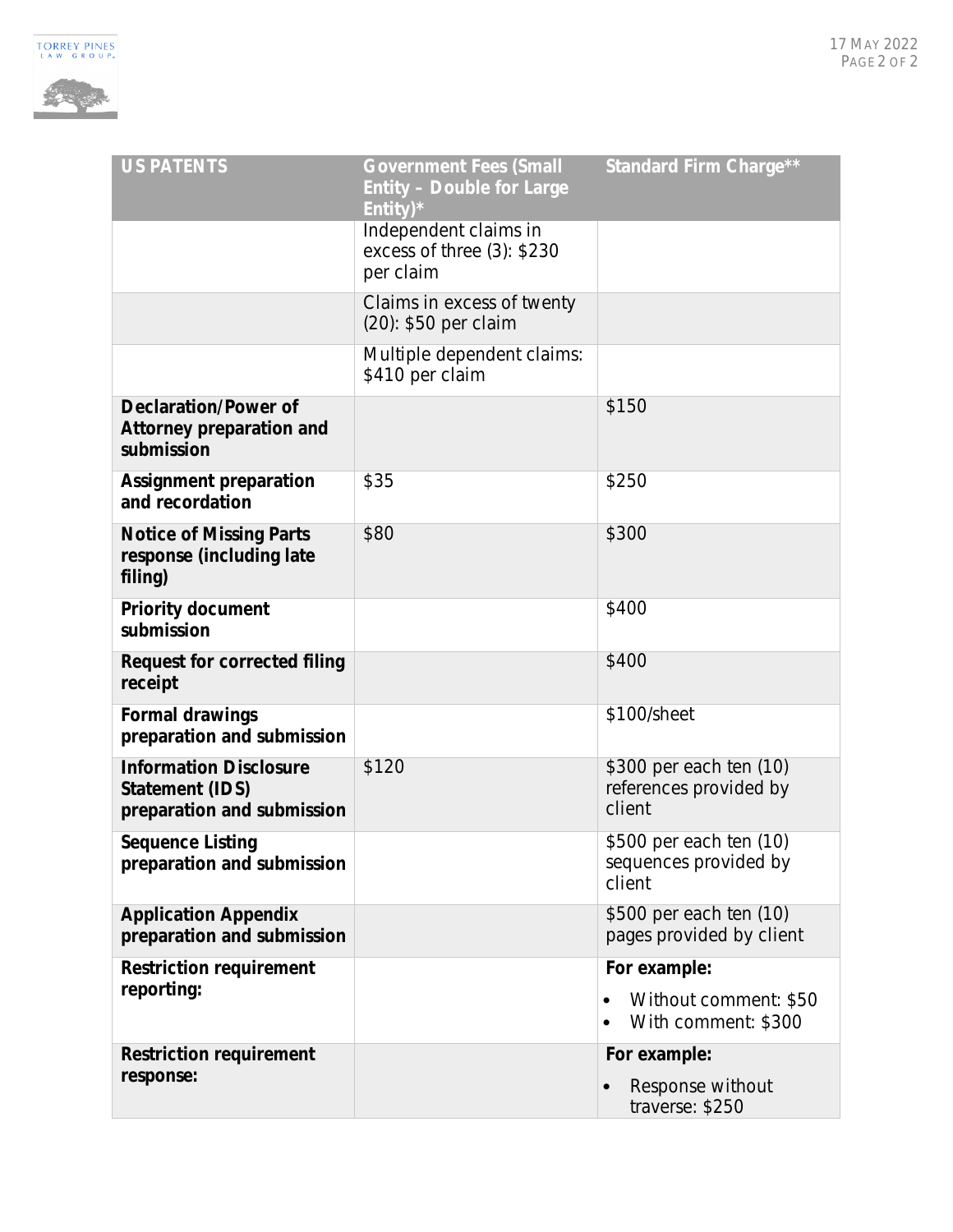

| <b>US PATENTS</b>                                                                          | <b>Government Fees (Small</b><br><b>Entity - Double for Large</b><br>Entity) $*$ | <b>Standard Firm Charge**</b>                                              |
|--------------------------------------------------------------------------------------------|----------------------------------------------------------------------------------|----------------------------------------------------------------------------|
|                                                                                            |                                                                                  | Response with traverse:<br>$\bullet$<br>hourly***                          |
| <b>Office Action reporting:</b>                                                            |                                                                                  | For example:                                                               |
|                                                                                            |                                                                                  | Without comment: \$50<br>With comment:<br>hourly***                        |
| <b>Response to Office Action:</b>                                                          |                                                                                  | Hourly***                                                                  |
|                                                                                            |                                                                                  | For example:                                                               |
|                                                                                            |                                                                                  | Minimal: \$2,500 to<br>\$3,500<br>Moderate: \$4,500<br>Complex: \$5,500 to |
|                                                                                            |                                                                                  | \$7,000 and onward                                                         |
| <b>Extension of time to reply</b><br>to Office Action:                                     |                                                                                  |                                                                            |
|                                                                                            | One (1) month: \$100                                                             |                                                                            |
|                                                                                            | Two (2) months: \$300                                                            |                                                                            |
|                                                                                            | Three (3) months: \$700                                                          |                                                                            |
|                                                                                            | Four (4) months: \$1,100                                                         |                                                                            |
|                                                                                            | Five (5) months: 1,500                                                           |                                                                            |
| <b>Request for Continued</b><br><b>Examination preparation</b><br>and submission           | \$650                                                                            | \$700                                                                      |
| <b>Notice of Allowance</b><br>reporting (including review<br>and any advisory<br>comments) |                                                                                  | \$300                                                                      |
| <b>Payment of Issue Fee:</b>                                                               |                                                                                  |                                                                            |
|                                                                                            | Issue Fee: \$500                                                                 | \$300                                                                      |
|                                                                                            | Publication Fee: \$300                                                           | \$300                                                                      |
| <b>Letters Patent reporting</b><br>(including review and any<br>advisory comments)         |                                                                                  | \$400                                                                      |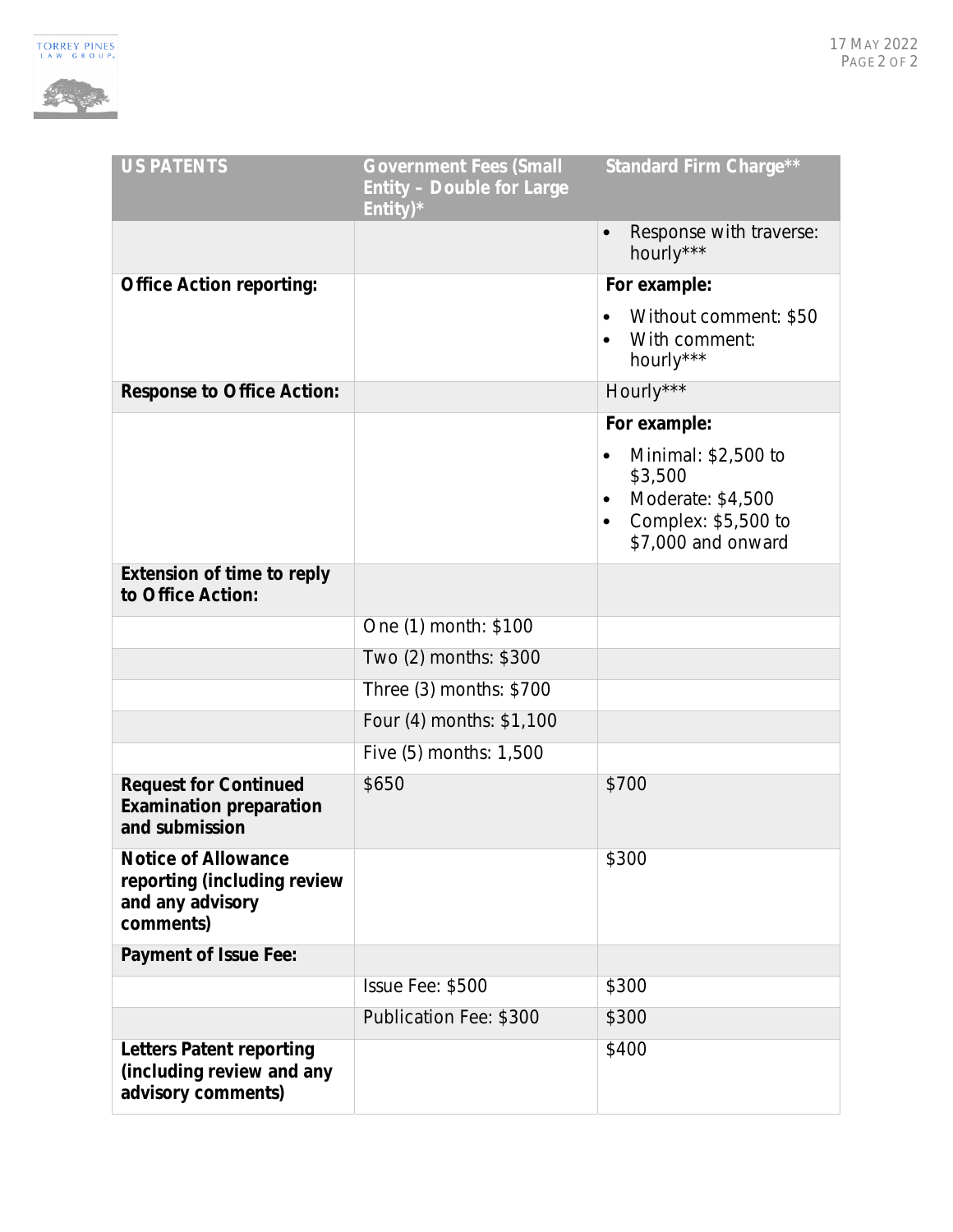

| <b>US PATENTS</b>                                         | <b>Government Fees (Small</b><br><b>Entity - Double for Large</b><br>Entity) $*$ | <b>Standard Firm Charge**</b>                                                                                                                                                                            |
|-----------------------------------------------------------|----------------------------------------------------------------------------------|----------------------------------------------------------------------------------------------------------------------------------------------------------------------------------------------------------|
| <b>Request for Certificate of</b><br>Correction           | \$150                                                                            | \$400                                                                                                                                                                                                    |
| <b>Patent Maintenance Fees:</b>                           |                                                                                  |                                                                                                                                                                                                          |
|                                                           | 3.5 years: \$800                                                                 | \$500                                                                                                                                                                                                    |
|                                                           | 7.5 years: \$1,800                                                               | \$500                                                                                                                                                                                                    |
|                                                           | 11.5 years: \$3,700                                                              | \$500                                                                                                                                                                                                    |
| Any last-minute,<br>extraordinary, or delayed<br>filings: |                                                                                  | \$1,500 if application step is<br>not finalized by client<br>within two (2) weeks of<br>filing deadline;<br>\$3,000 if application step is<br>not finalized within three<br>(3) days of filing deadline. |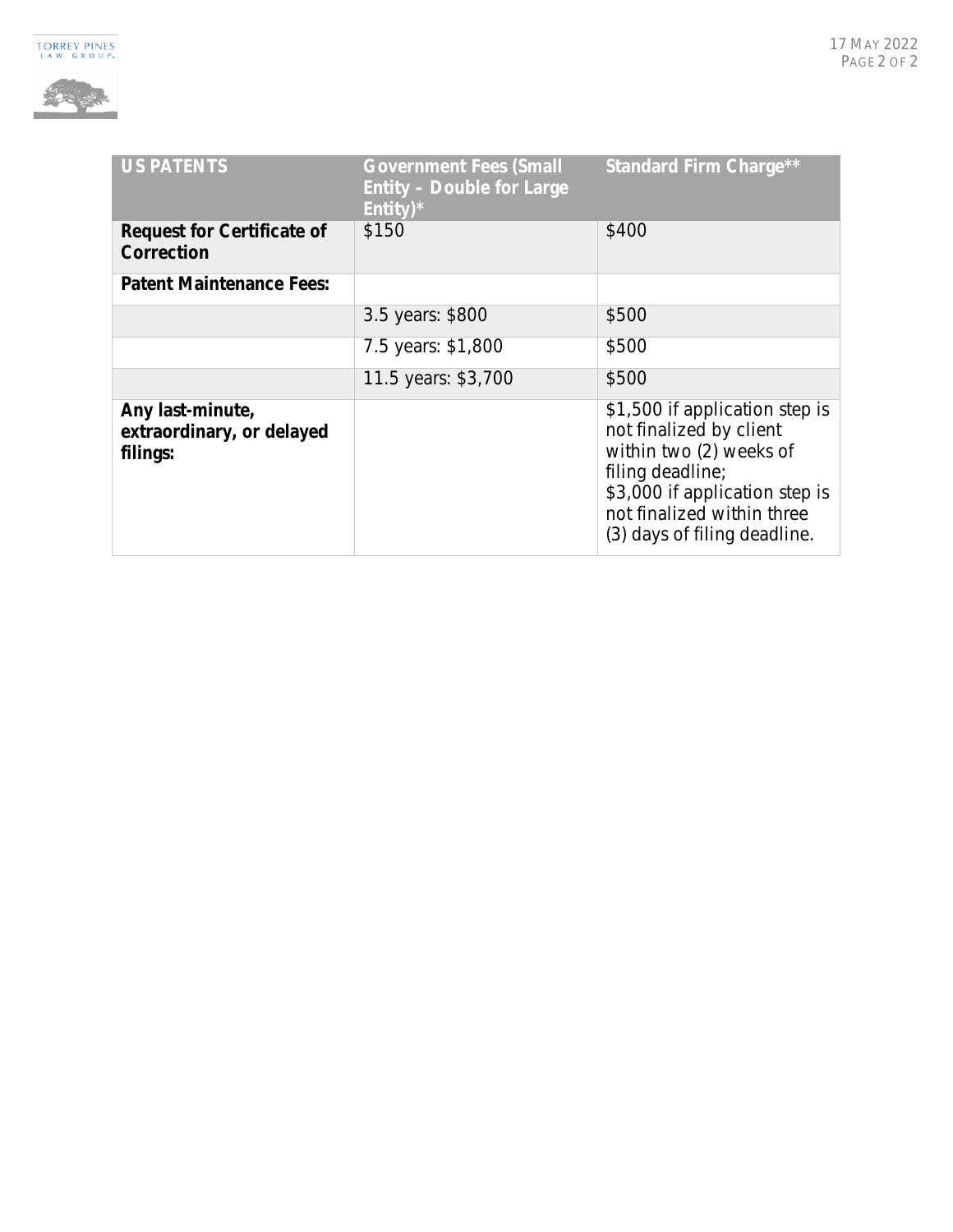

| <b>FOREIGN PATENTS</b>                                               | <b>Government Fees*</b> | <b>Standard Firm Charge**</b>                                                                                                                                                                            |
|----------------------------------------------------------------------|-------------------------|----------------------------------------------------------------------------------------------------------------------------------------------------------------------------------------------------------|
| <b>Patent Cooperation Treaty</b><br>patent application<br>submission | ****                    | \$1,000                                                                                                                                                                                                  |
| Foreign patent application<br>submission                             | ****                    | $$1,000$ (per country)                                                                                                                                                                                   |
| <b>Entrance of National Stage</b><br>(from PCT)                      | ****                    | \$1,000 (per country)                                                                                                                                                                                    |
| Validation (from EP)                                                 | ****                    | \$500 (per country)                                                                                                                                                                                      |
| <b>Foreign Patent</b><br>maintenance/annuity<br>payment              | ****                    | \$500 (per country)                                                                                                                                                                                      |
| <b>Request for Examination</b>                                       | ****                    | \$300 (per country)                                                                                                                                                                                      |
| Surcharge (late filings)                                             | ****                    | \$300 (per country)                                                                                                                                                                                      |
| Any last-minute,<br>extraordinary, or delayed<br>filings:            |                         | \$1,500 if application step is<br>not finalized by client<br>within two (2) weeks of<br>filing deadline;<br>\$3,000 if application step is<br>not finalized within three<br>(3) days of filing deadline. |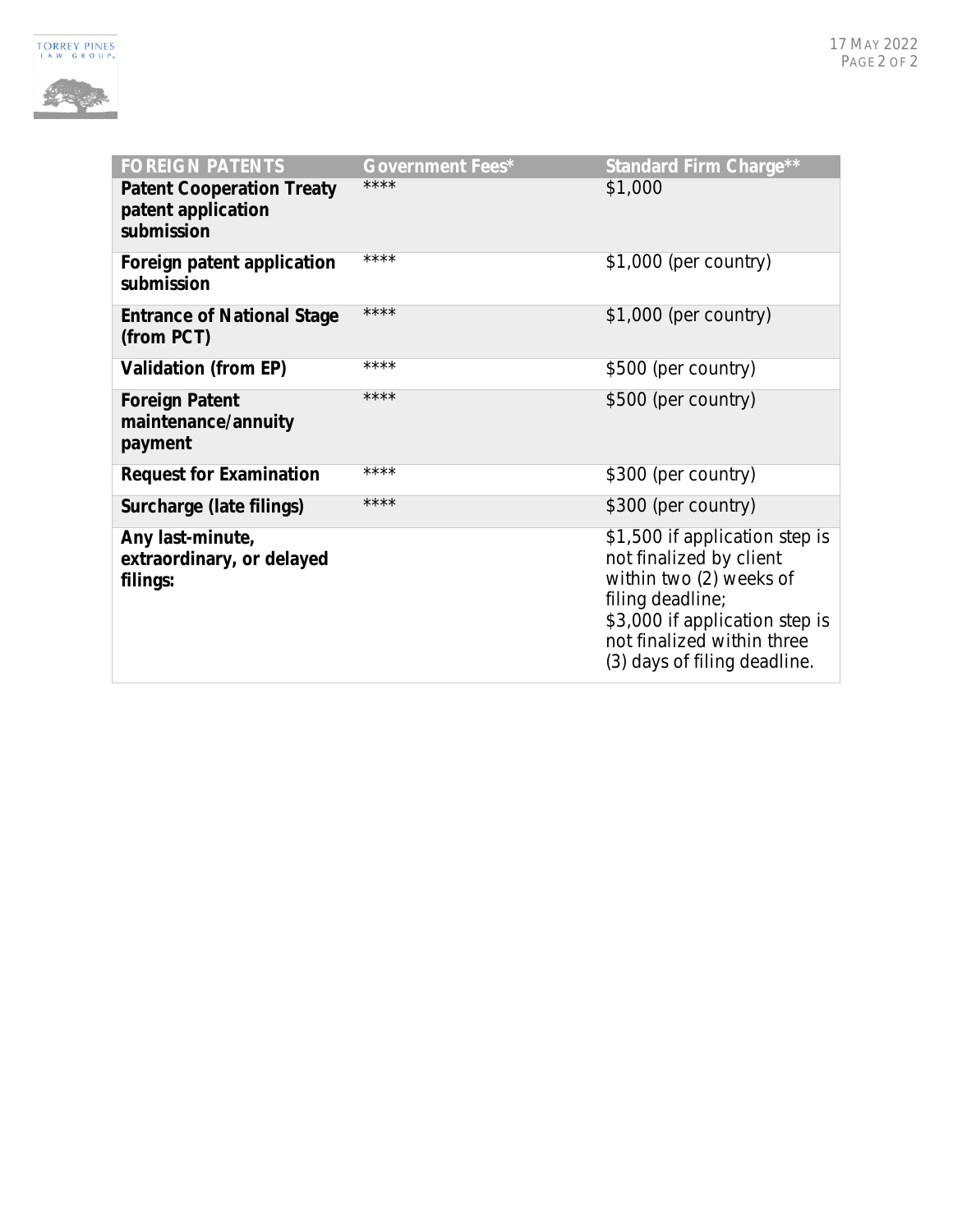

| <b>US TRADEMARKS</b>                                                                                                 | <b>Government Fees*</b> | Standard Firm Charge**                                               |
|----------------------------------------------------------------------------------------------------------------------|-------------------------|----------------------------------------------------------------------|
| Preparation and Filing of<br><b>Registration Application:</b>                                                        | \$400 per class         |                                                                      |
|                                                                                                                      |                         | For example:                                                         |
|                                                                                                                      |                         | \$800 (up to two (2)<br>classes)<br>\$250 (each additional<br>class) |
| Request, Preparation and<br><b>Review of Formal Drawing</b><br>(when needed)                                         |                         | \$150 (in addition to<br>draftperson's fees)                         |
| Preparation and filing of<br><b>Petition to Extend Time to</b><br>file Statement (for Intent-<br>to-Use Application) | \$125 per class         | \$250                                                                |
| <b>Checking and forwarding</b><br><b>Notice of Publication (with</b><br>advisory comments)                           |                         | \$150                                                                |
| Checking and forwarding<br><b>Notice of Allowance (with</b><br>advisory comments)                                    |                         | \$500                                                                |
| Checking and forwarding<br><b>Certificate of Registration</b><br>or Renewal (with advisory<br>comments)              |                         | \$150                                                                |
| Preparing, checking and<br>filing of Statement of Use<br>(for Intent-to-Use<br>Application)                          | \$100 per class         | \$500                                                                |
| Preparing, checking and<br>filing Declaration of Use<br>and Incontestability:                                        |                         |                                                                      |
| Declaration of Use (§ 8)                                                                                             | \$125 per class         | \$650                                                                |
| <b>Declaration of</b><br>Incontestability: (§ 15)                                                                    | \$200 per class         | \$650                                                                |
| <b>Application of Renewal of</b><br><b>U.S. Trademark</b>                                                            | \$300 per class         | \$650                                                                |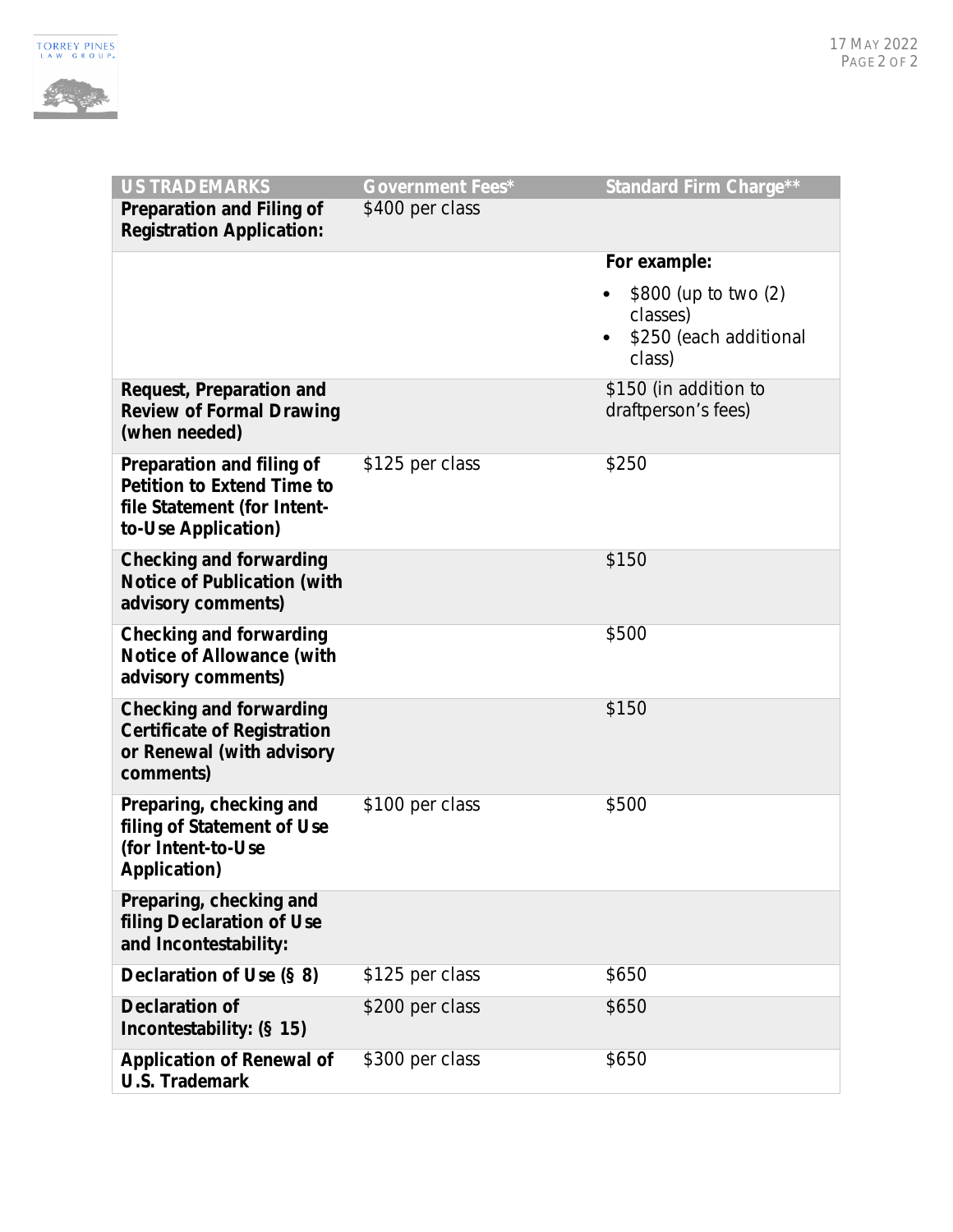

| <b>US TRADEMARKS</b>                                      | <b>Government Fees*</b> | <b>Standard Firm Charge**</b>                                                                                                                                                                            |
|-----------------------------------------------------------|-------------------------|----------------------------------------------------------------------------------------------------------------------------------------------------------------------------------------------------------|
| Registration: Preparing,<br>checking, and filing          |                         |                                                                                                                                                                                                          |
| <b>Assignment preparation</b><br>and recordation          | \$50 per mark           | \$250 each                                                                                                                                                                                               |
| Any last-minute,<br>extraordinary, or delayed<br>filings: |                         | \$1,500 if application step is<br>not finalized by client<br>within two (2) weeks of<br>filing deadline;<br>\$3,000 if application step is<br>not finalized within three<br>(3) days of filing deadline. |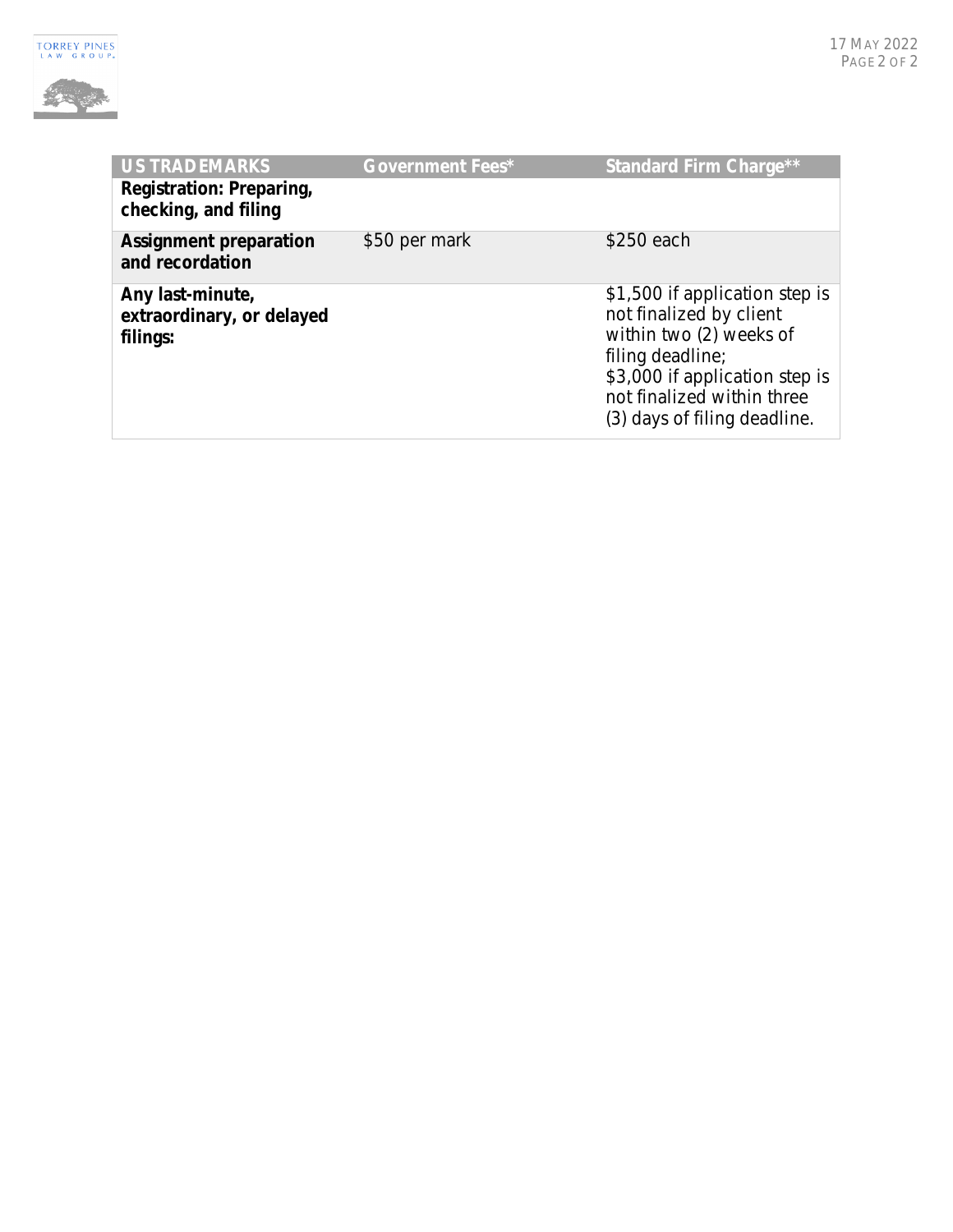

| <b>FOREIGN TRADEMARKS</b>                                                                                                            | <b>Government Fees*</b> | <b>Standard Firm Charge**</b>                                                                                                                                                                            |
|--------------------------------------------------------------------------------------------------------------------------------------|-------------------------|----------------------------------------------------------------------------------------------------------------------------------------------------------------------------------------------------------|
| <b>Foreign Trademark</b><br><b>Registration Application</b>                                                                          | ****                    | \$750                                                                                                                                                                                                    |
| <b>Renewal of Foreign</b><br><b>Trademark Registration</b>                                                                           | ****                    | \$650                                                                                                                                                                                                    |
| Checking, Forwarding and<br><b>Docketing Foreign</b><br><b>Certificate of Registration</b><br>or Renewal (with advisory<br>comments) | ****                    | \$150                                                                                                                                                                                                    |
| <b>Assignment preparation</b><br>and recordation                                                                                     | ****                    | \$250                                                                                                                                                                                                    |
| Any last-minute,<br>extraordinary, or delayed<br>filings:                                                                            |                         | \$1,500 if application step is<br>not finalized by client<br>within two (2) weeks of<br>filing deadline;<br>\$3,000 if application step is<br>not finalized within three<br>(3) days of filing deadline. |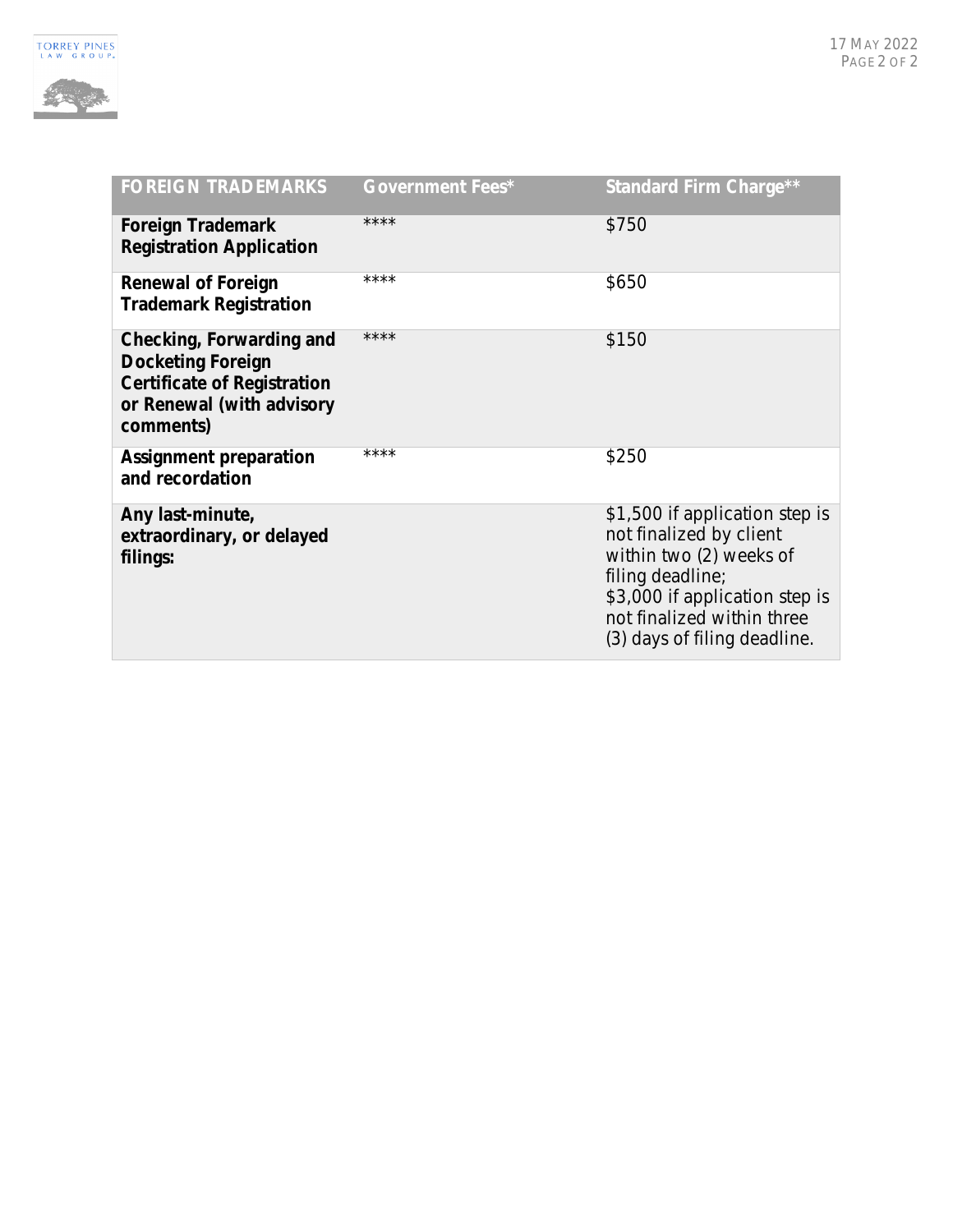

| <b>MISCELLANEOUS</b>                                                 | <b>Standard Firm Charge**</b>                    |
|----------------------------------------------------------------------|--------------------------------------------------|
| Response to Audit Inquiry Letter,<br>including related due diligence | \$5,000                                          |
| Docketing fee                                                        | \$150/application (both patent and<br>trademark) |